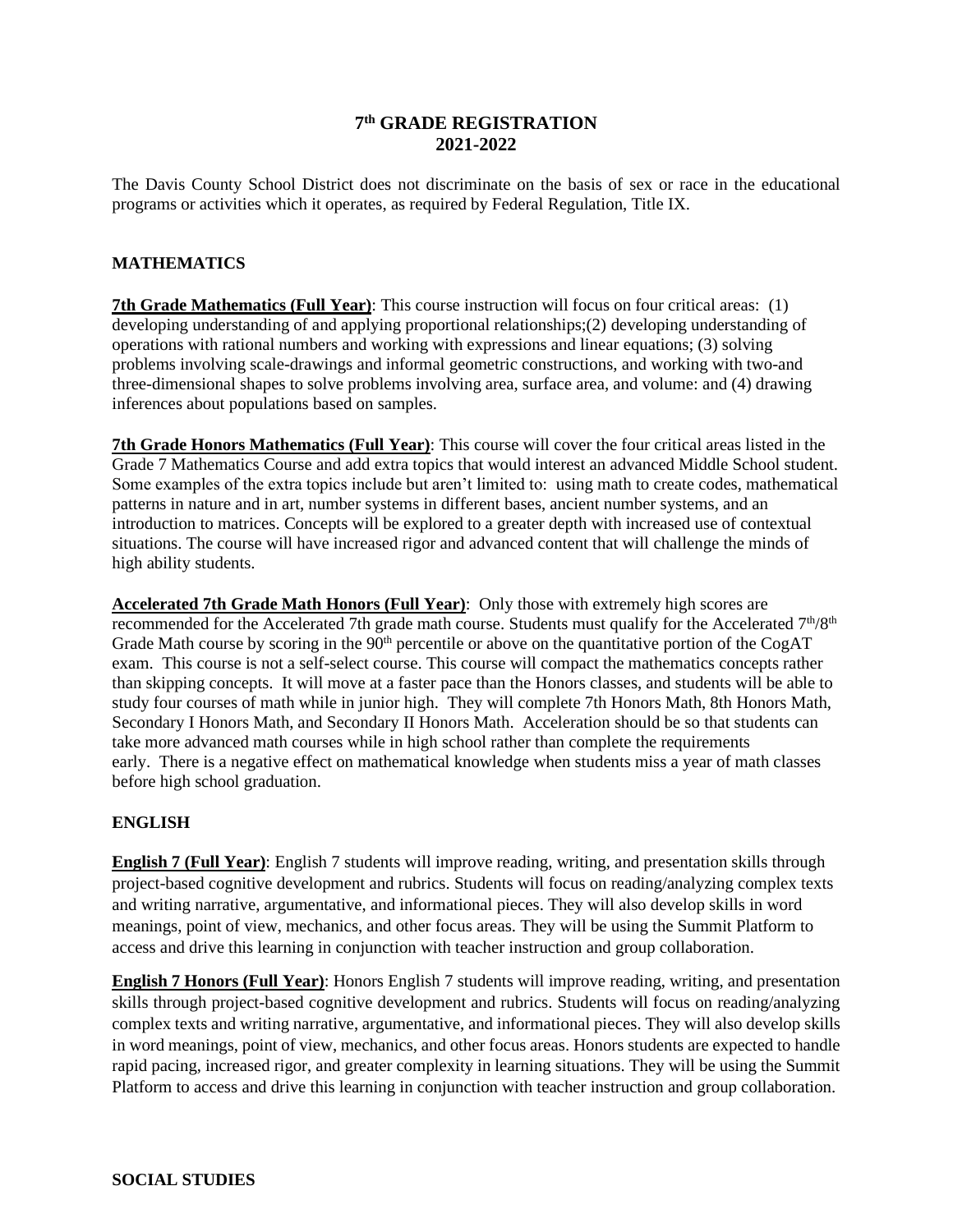**Foundations of Social Studies Utah Studies (Semester)**: An introductory course for social studies in Davis School District. Curricular content consists of key themes and concepts drawn from geography, history, economics, and government. Each of the concepts is explored through the use of global, national and local examples. The course focuses on the reading of both informational text and authentic, or primary source, material.

**Foundations of Social Studies Utah Studies Honors (Full Year)**: Same course description as the semester Foundations of Social Studies. The Honors course (year-long), however, studies approximately 40 concepts drawn from across the social sciences compared to 20 concepts studied in the semester non-honors course.

# **SCIENCE**

**Integrated Science 7 (Full Year)**: The 7th Grade Integrated Science course is an introductory look into three different branches of science: Physics, Earth and Biology. The first half of the year will include basic science skills, studying force and motion and then investigating how earth's surface changes. The second half of the year will involve areas of biological studies that include: cells and body systems, heredity and changes in species.

**Integrated Science 7 Honors (Full Year)**: The 7th Grade Integrated Honors Science course is an introductory look into three different branches of science: Physics, Earth and Biology. The first half of the year will include basic science skills, studying force and motion and then investigating how earth's surface changes. The second half of the year will involve areas of biological studies that include: cells and body systems, heredity and changes in species. In addition to the regular curriculum, students will also complete a Science Fair project during the first semester.

### **PHYSICAL EDUCATION**

**Fit 7 (Semester**): Students in grade 7 will develop lifetime attitudes regarding physical activity and healthy lifestyles. The movement and fitness curriculum is based upon the assumption that (1) skill development is ongoing and progressive, (2) lifetime activity attitudes are internalized by continued practice, (3) students incorporate principles of fitness into their daily lives.

The program is a sequence of experiences in a number of activities that challenge all ability levels. It focuses on social interaction and cognitive learning, as well as skill development, with progressive levels of difficulty. A standard dress will be required. Physical Education is required for all students.

### **FINE ARTS**

**Choir 1 (Semester or Full Year)**:Students will be taught beginning vocal concepts and music skills related to singing including music theory and sight singing. Performances outside of regular school time are a requirement of the course.

**Art Foundation 1 (Semester)**: This class will have special emphasis on introductory exploration of the world of art. Projects will introduce the student to art principles and elements such as line, balance, value, proportion, etc. Projects may include but are not limited to collage, cartooning, shading and perspective.

**Theater 1 (Semester**): In this class, students will develop basic techniques of acting and gain a deeper appreciation of theatre as an art form. Students will explore various periods of theatre history through observation and performance. Students will be required to work in groups. The majority of the grade for this class is based on in-class participation and attendance.

**Band 1 Brass (Full Year)**: This class is for all students who are interested in learning to play a brass instrument. No musical experience is necessary; just bring a desire to learn an instrument. Beginning brass incorporates the following instruments: trumpet, trombone, French horn, baritone, and tuba.

*Most parents obtain an instrument by renting with the option to buy from a music store. In the past, the cost has been approximately \$15.00 per month. A limited number of larger band instruments are sometimes available through the school for rent. The school has French horns, baritones, trombones and tubas to rent for \$95.00 for the year.*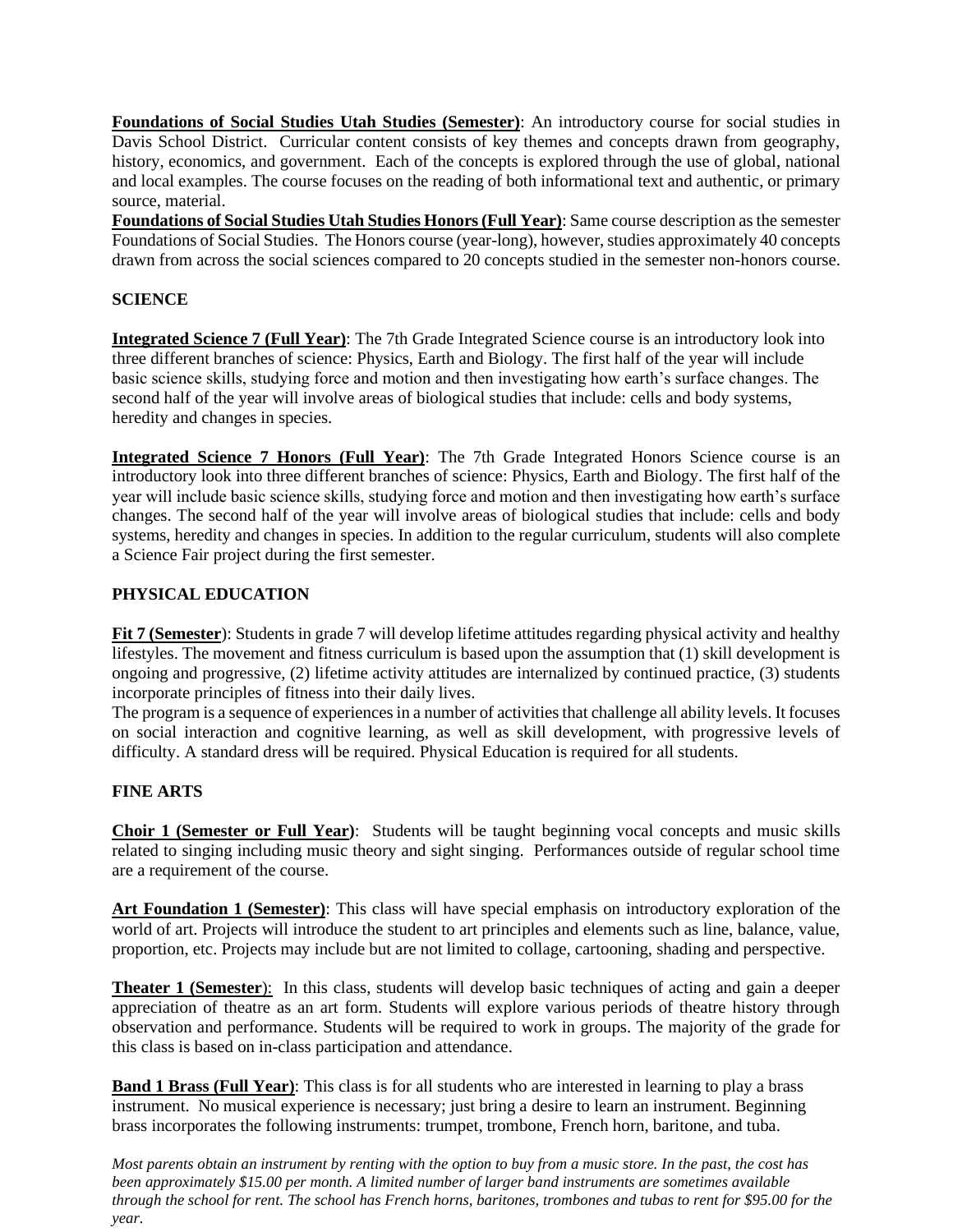**Band 1 Woodwinds (Full Year)**: This class is for all students who are interested in learning to play a woodwind instrument. No musical experience is necessary; just bring a desire to learn an instrument. Beginning woodwinds incorporates the following instruments: flute, clarinet, and oboe. Those who desire to play piccolo must first play the flute for at least two years. Those who desire to play saxophone must first play the clarinet.

*Most parents obtain an instrument by renting with the option to buy from a music store. In the past, the cost has been approximately \$15.00 per month. A limited number of larger band instruments are sometimes available through the school for rent.* 

**Band 1 Percussion (Full Year):**Percussion is beginning instruction in playing percussion instruments. Emphasis is on rhythm and note reading. No drum set playing is taught. **Students must have one or more years of** successful piano lessons to be considered for the percussion section. Interested students should contact the Band Director in the spring.

**Orchestra 1 (Full Year)**: This course is for all students who want to learn, or continue learning a stringed instrument: violin, viola, cello, and bass. Students who have participated in the Davis County Elementary Strings program during sixth grade or have taken at least six months of private instruction on a string instrument can register for this class. Students who have no prior string experience are welcome to participate, but must contact the Orchestra Instructor for acceptance into the class. Framework for this class follows the Utah Music Core Curriculum and the National Standards for the Arts Education. Emphasis will be placed on note reading, listening, proper positioning, creating, evaluation, and performance.

### **WORLD LANGUAGES**

**DLI French 3 (Full Year)**: French III Honors DLI is a coursed designed to facilitate the continuing development of French Immersion students progressing from a recognized French Immersion program within the State of Utah. The course will emphasize listening, specking, writing and reading French through 6 thematic units of instruction.

**DLI French Culture, History & Media (must be enrolled in French Immersion Program) (Semester)**: French Culture and Media is designed as a single semester companion course to French DLI. Students will study the related 6 thematic units of DLI and in addition incorporate French culture and media using a wide range of technological resources. This course has strong elements of Pre-Advanced Placement methodology and is considered preparatory to the AP French Course that will be offered in the 9<sup>th</sup> grade.

**DLI Chinese 3 (Full Year)**: This Course continues the development of speaking, listening, reading and writing skills. Narratives and dialogues are used to teach structure and vocabulary. Culture and geography of the native country are taught through reading selections.

**DLI Chinese Culture & Media (Semester)**: The Culture & Media course builds skills in cultural-linguistic competencies necessary for successful communication with native speakers. Students utilize media and authentic texts to learn about the diverse cultural products, practices, and perspectives of countries. The topics and task for the  $7<sup>th</sup>$  and  $8<sup>th</sup>$  grade years, along with careful support for students to reach proficiency targets, lead intentionally to the Chinese AP Language & Culture course content.

**Spanish 1 (Full Year):** What do you want to do when you grow up? No matter what it is, knowing a second language can be very helpful - especially if that language is Spanish. Join us as we embark on a great adventure, learning about the language and culture of the Spanish-speaking world. Hear it, speak it, read it and write it in a supportive environment using many different methods and activities. ¡Viva el español!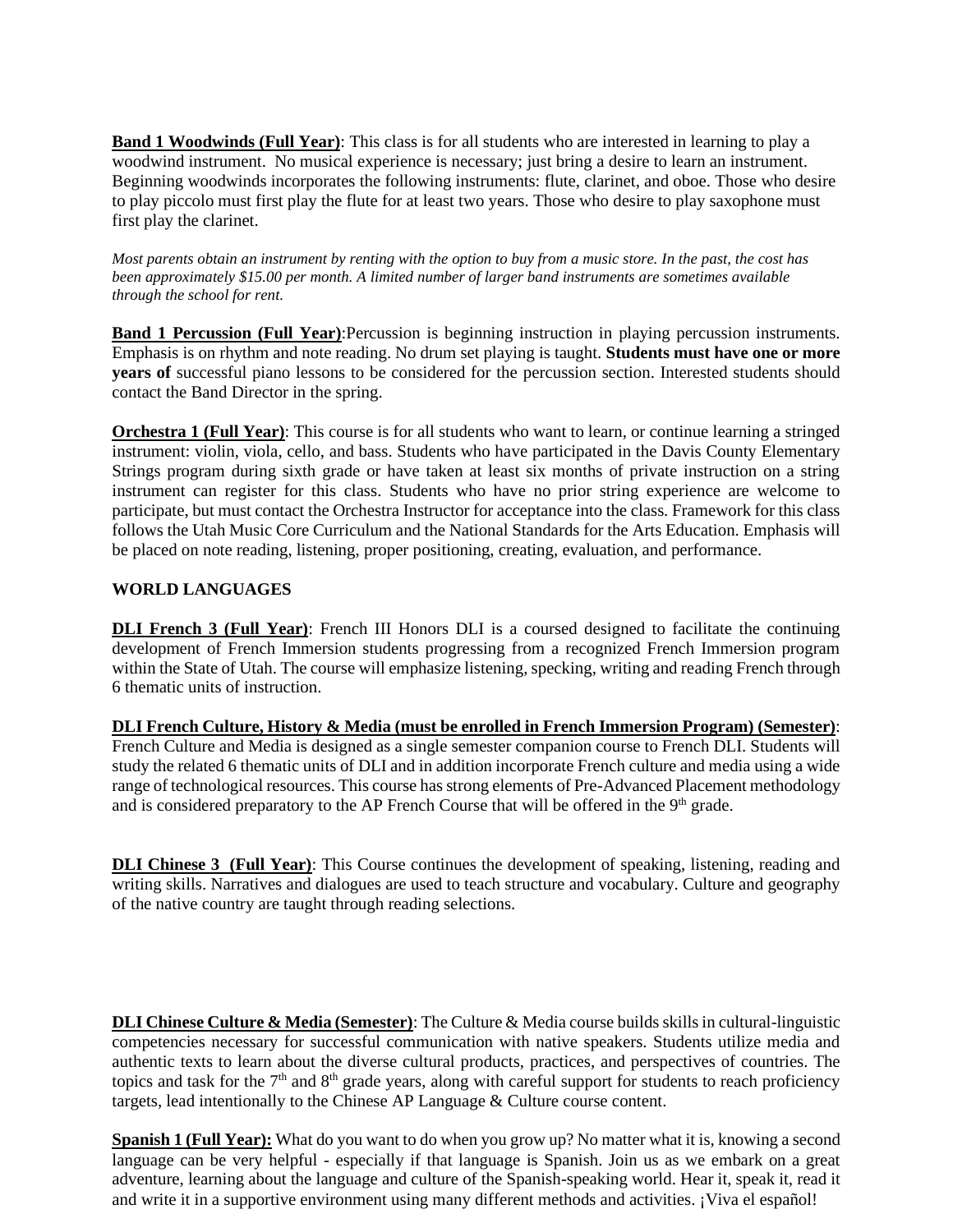# **CAREER and TECHNICAL EDUCATION**

**College Career Awareness (Full Year)**: College and Career Awareness offers exploration and preparation in college and career pathways focusing on jobs that are high skill and high demand, as well as satisfying and financially rewarding. The College and Career Awareness course is designed to help students identify their interests, abilities, and skills. With appropriate developmental information related to careers, educational pathways, and self-knowledge, students are able to begin to make college and career goals for the future. College and Career Awareness is designed to acquaint students with the Utah labor market and the employment opportunities for which they can prepare by defining a College and Career Ready Plan.

**Exploring Technology 1 (Semester)**: This course is a comprehensive action-based educational program that explores and introduces the knowledge to develop skills related to the following topics: technology, manufacturing, flight, electronics, engineering and applied physics. The course includes hands-on projects such as: boomerangs, thermal casting, electrical circuits and hot air balloons. **There is a lab fee attached to this class.**

**Creative Coding 1(Semester):**(Available in  $7<sup>th</sup>$  and  $8<sup>th</sup>$  grade) – Creative Coding through Games and Apps is a semester course for introduction to programming for the early secondary grades. The course is designed to attract and reach a broad and diverse range of students, including those who may have never considered programming. Students learn how to code by working in a real software development environment to design, program and publish mobile apps and games. Learning to code by creating real products, students discover how to make amazing things and have an impact on the world.

**Keyboarding Application (Semester)**: (Available only in 7th) - The student will master touch operation on a computer keyboard. Correct fingering by touch and good technique will receive primary emphasis; speed and accuracy will be given secondary emphasis. Numbers and 10-keypad will also be included. The student will use basic work processing functions on a variety of document types. Students should type 35 wpm or more when starting all computer classes in junior and senior high. **This class is intended for students who type 25 words per minute or less.**

### **ELECTIVES**

**Creative Writing 1 (Semester)**: Students will focus on the art of storytelling, for both fiction and nonfiction, in several genres. Principles of plot structure, characterization, voice, dialogue, description, and point of view will be studied and practiced, with the end goal of producing polished prose, poetry, and dramatic writing. At the end of the course, students should enjoy writing and composing, and be looking to improve their ability to bring their ideas to life on paper. This course is not designed to remediate basic skills in grammar and spelling.

**Current Issues 1 (Semester)**: In this course students will learn about issues that affect our political and social lives today and will include topics such as: fake news, bias, journalism, discrimination, plastic in our environment, political parties in the US, child labor, homelessness, and opioid addiction.

**Literature Survey (Semester):** (Available in 7, 8 and  $9<sup>th</sup>$  grades) – This enriched reading class will focus on contemporary literature and issues. Students will learn reading strategies by connecting themes to relevant world problems.

**Read 180 (Full Year)**: This course is for students who have been identified by test scores and teacher recommendations as below grade level in reading and/or language scores. This course is taught for two (2) consecutive periods incorporating English with the READ 180 program.